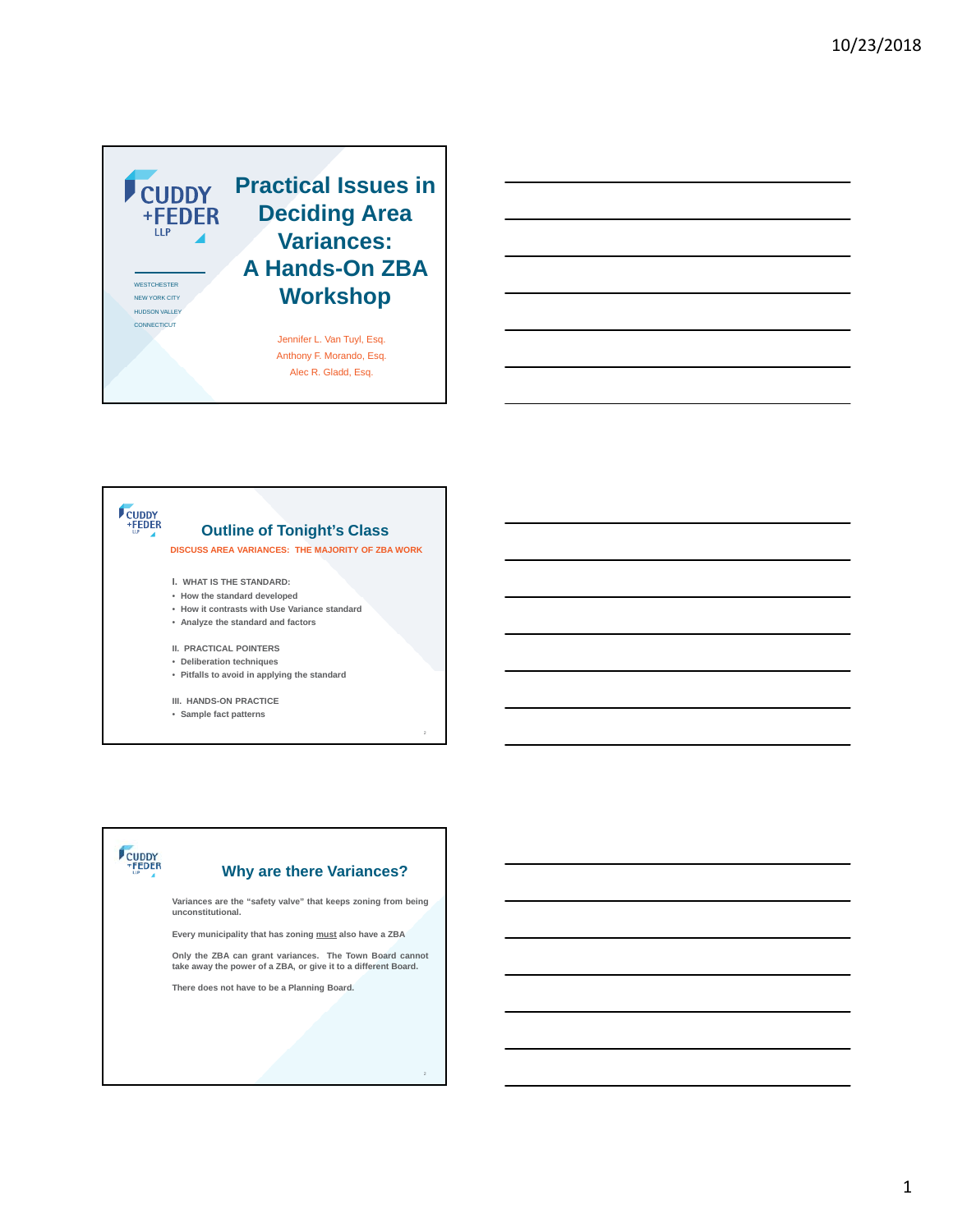### CUDDY **Why is Variance Power given only to the ZBA?**

- **ZBA is the local expert on the Zoning Law:**
- **Only the ZBA has full power to interpret zoning law.**
- **Courts give great deference to ZBA evaluation and interpretation. ZBA does note give deference to ZEO interpretation when appealed. ZBA review is de novo, and ZBA may affirm, reverse, or modify.**

## CUDDY<br>FEDER **Variances are the ZBA Core Mission** • **Constitutional role—mediating between "the law" on the one hand, and "fairness" in the particular case.**

- **ZBA's are not the "Zoning Police," and have no power to**
- **enforce their decisions.**
- **ZBA's are not Santa Claus either.**

**CUDDY**<br>
+FEDER

### **A Few Limitations**

- ZBA Variance power extends only to the Zoning Law, not<br>the entire municipal code. (though appeal authority may be<br>granted by municipality re: historic districts, flood plain<br>laws, viewshed protection laws)
- **ZBA has no appellate authority over other Boards.**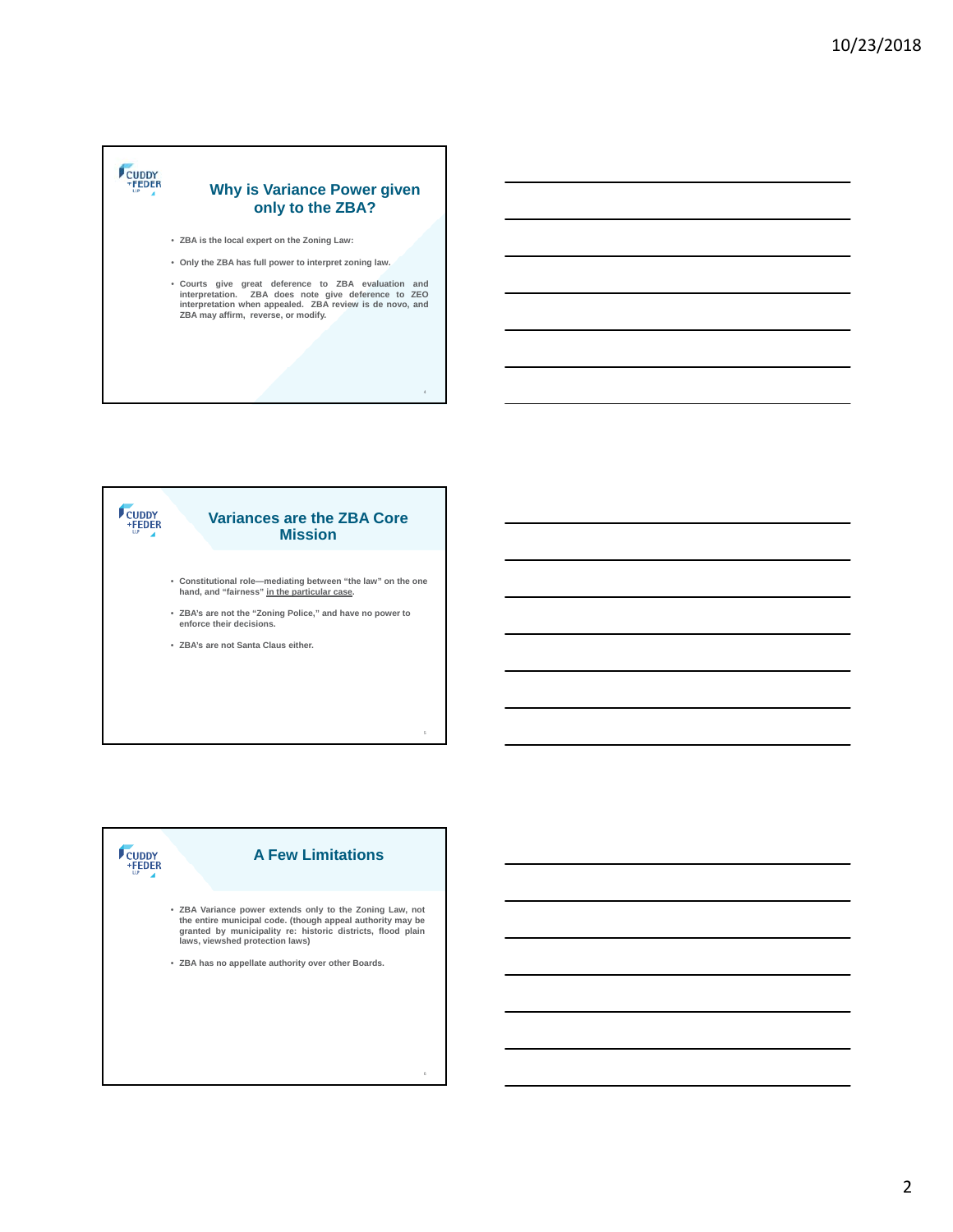

#### **Major Change in Law:**  CUDDY<br>FEDER **1992 Eliminated Applicant's Burden of Proof for Area Variance**

• **State Commission formed.**

CUDDY<br>+FEDER

- **1992 State Law amendments: eliminated the preliminary burden of proof and substituting a pure balancing test.**
- **The purpose of the amendment was to make it easier to obtain an Area Variance.**

8

9

### **As of 1992: One Statewide Test for Area Variances A balancing test of:**

**The benefit to applicant if variance granted**

**vs.**

**(Any) detriment to the neighboring community if variance granted**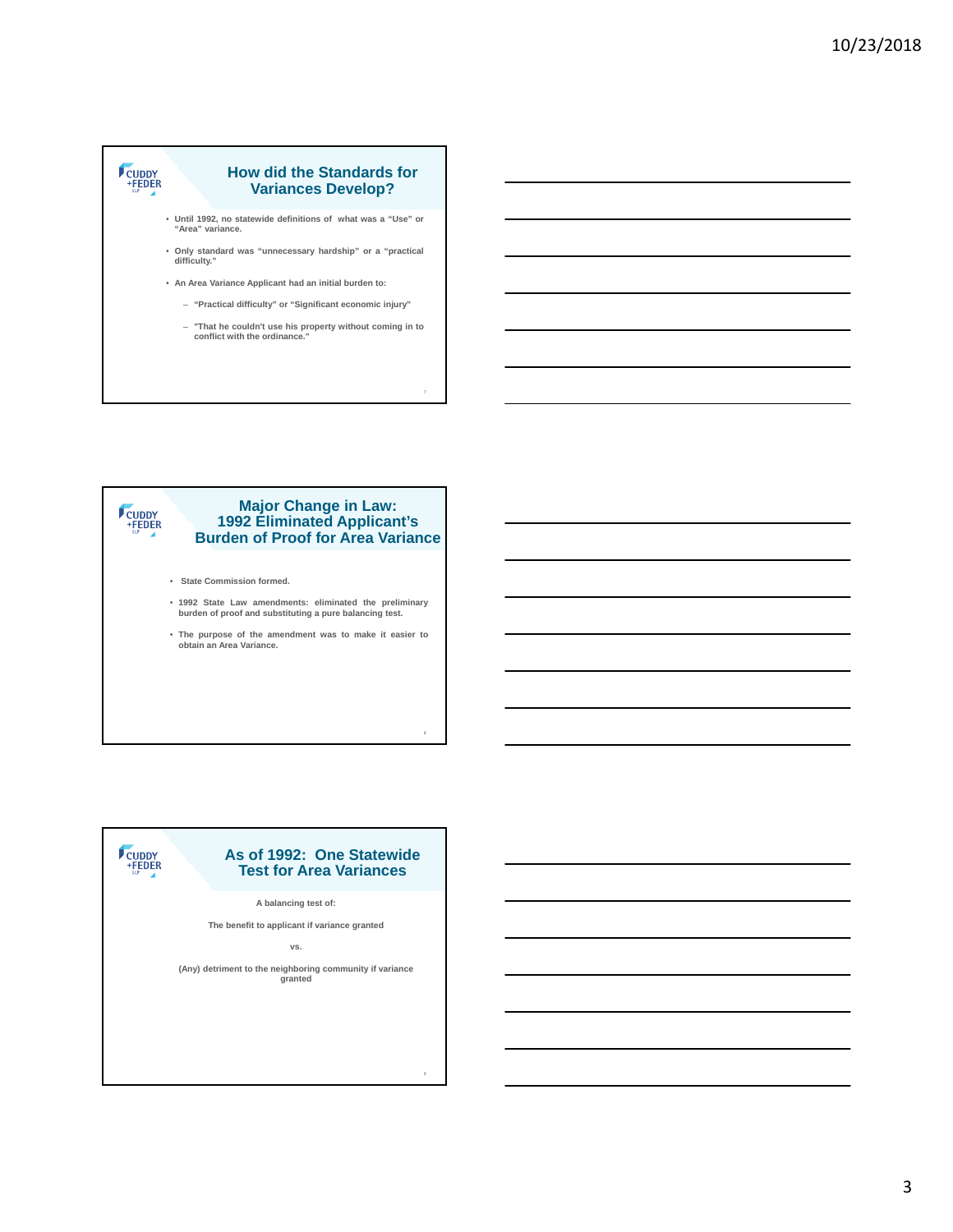





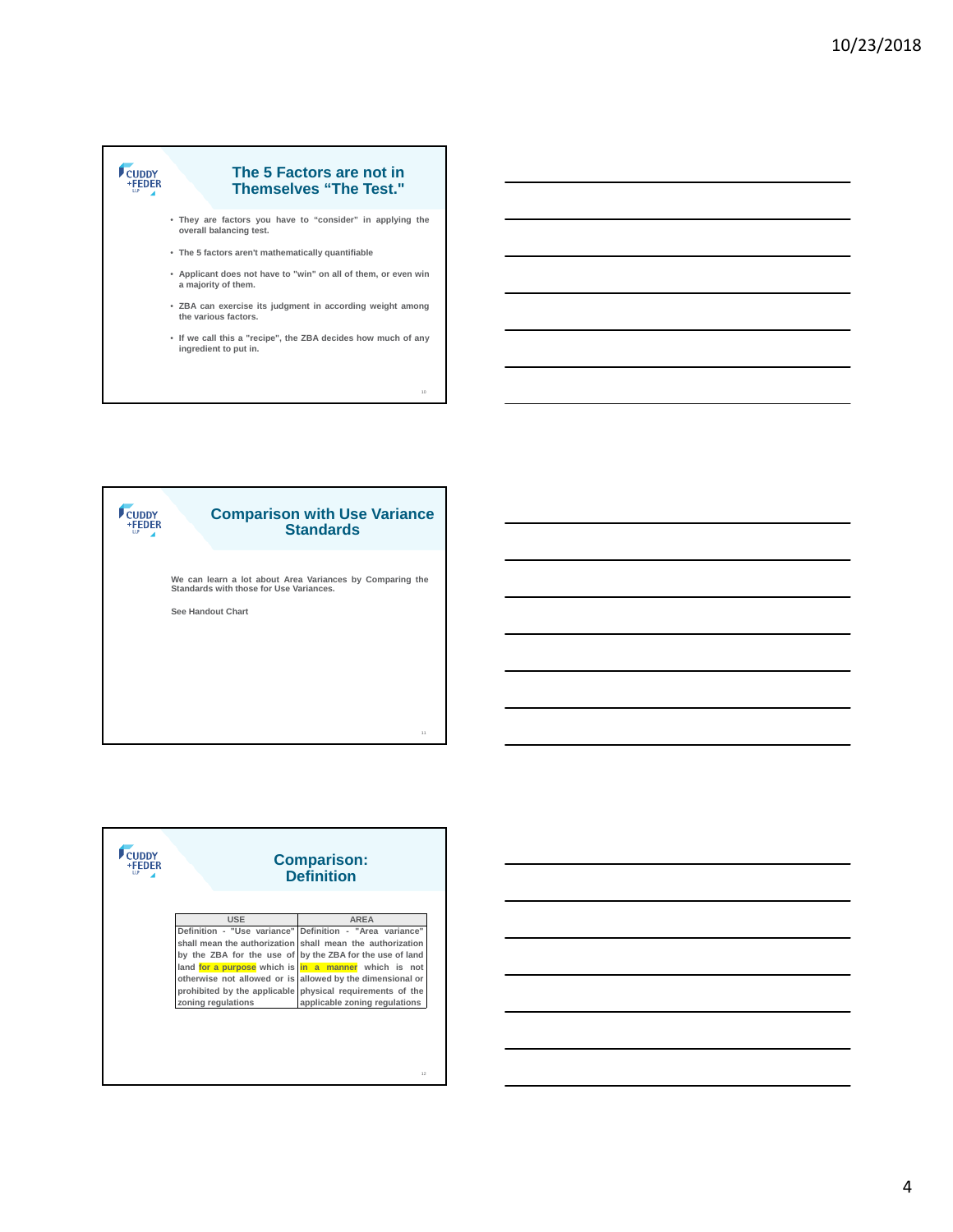| +FEDER<br><b>TTP</b> | <b>Comparison:</b><br><b>Alternatives</b>                                                                                 |                                                                                                                                                            |
|----------------------|---------------------------------------------------------------------------------------------------------------------------|------------------------------------------------------------------------------------------------------------------------------------------------------------|
|                      | <b>USE</b><br>Applicant shall demonstrate:                                                                                | <b>AREA</b><br>The Board shall also consider<br>whether <sup>.</sup>                                                                                       |
|                      | He can't realize a<br>×<br>reasonable return, which<br>must be substantial and<br>proved by "dollars and<br>cents" proof. | The benefit sought by the<br>٠<br>applicant can be achieved<br>by some method, feasible<br>for the applicant to<br>pursue, other than an area<br>variance; |
|                      |                                                                                                                           | 13                                                                                                                                                         |









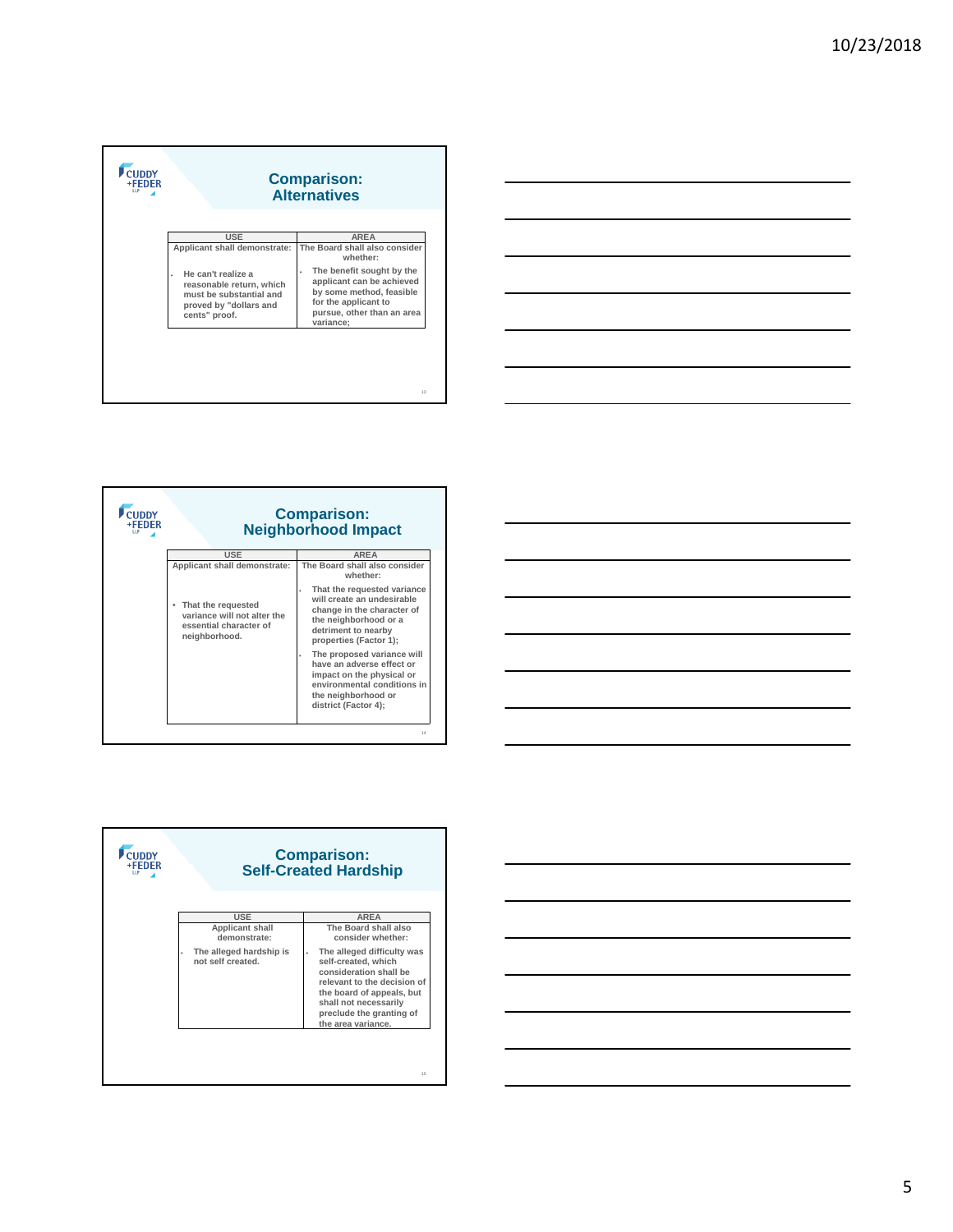





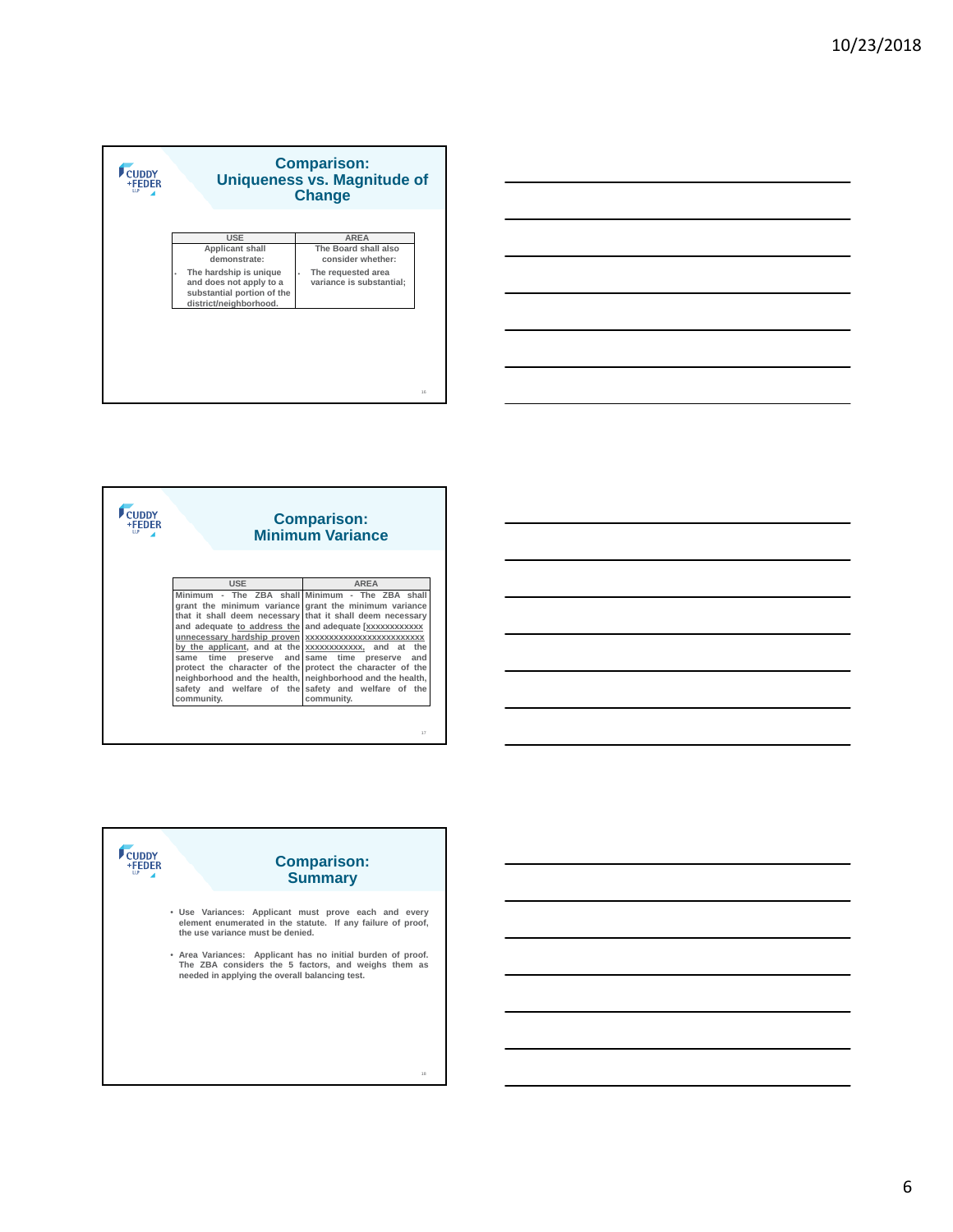# CUDDY<br>+FEDER **Section Two: Practical Pointers** • **Deliberation Procedure and Technique** • **Applying the 5 Factors/Balancing Test—some Pitfalls to Avoid** • **The Concept of "Precedent" in Land Use Cases**



20



7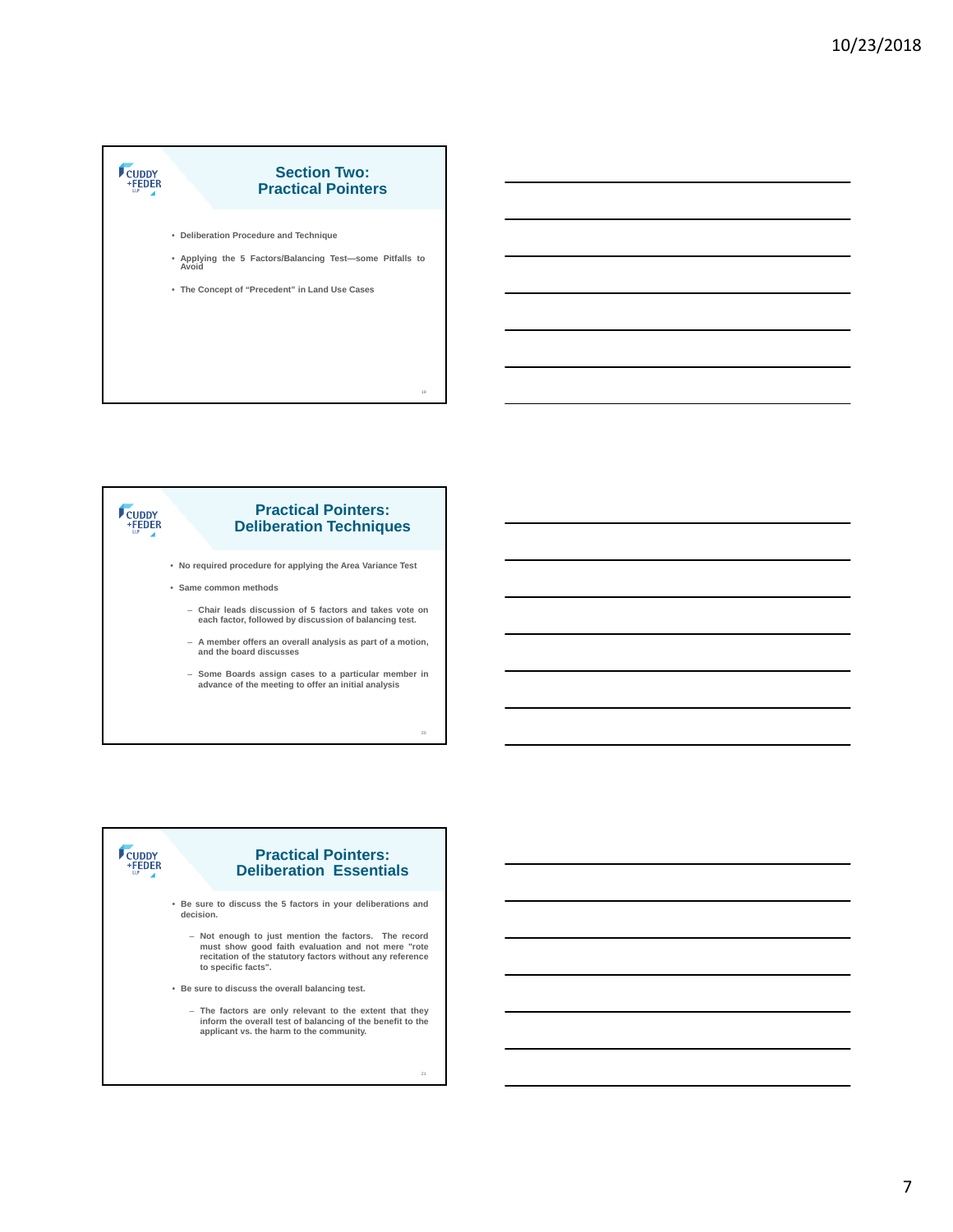# CUDDY<br>+FEDER **Practical Pointers: Community Harm** • **To support denial of a variance, the 5 factor discussion must lead to a conclusion of some articulated harm to the community that outweighs the benefit to the applicant. Any denial motion should specify what that harm would be.** • **The harm can't be speculative.** • **The harm must be attributable to the variance, and not merely the fact that vacant land will be developed.** 22





• **On the other hand, it is legitimate to consider reasonable alternatives that do achieve the desired benefit.**

24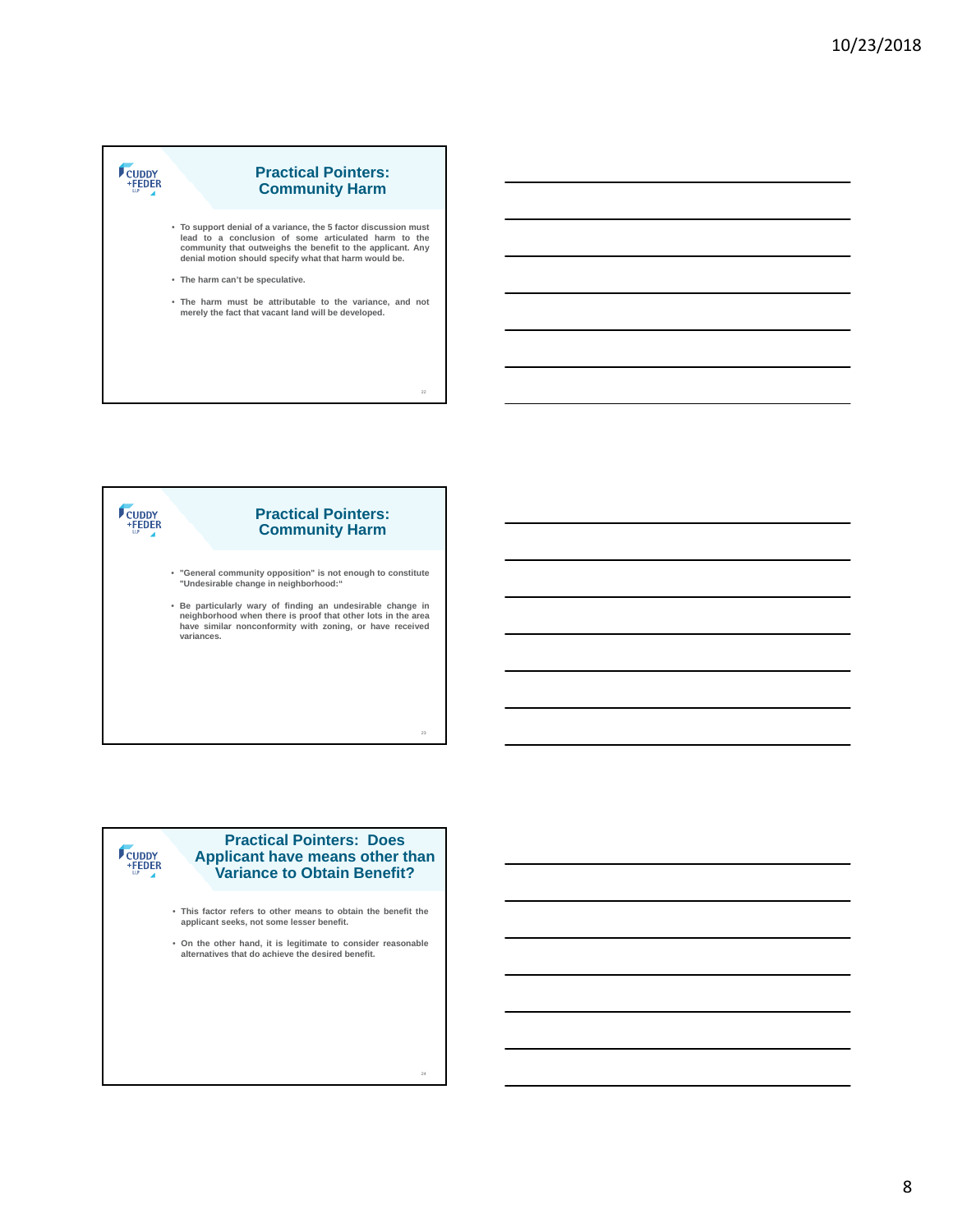### CUDDY<br>+FEDER **Practical Pointers: Substantiality**

• SUBSTANTIALITY: The biggest potential pitfall in area<br>variance denials is relying solely on "substantiality" to deny.<br>Substantiality alone is not a reason to deny a variance if the<br>substantiality does not create an undes **neighborhood.**

25

26

### CUDDY<br>FEDER **Practical Pointers: Precedent (looking back)**

- **Don't be afraid of the idea of precedent. Precedent means that "Like cases must be treated alike."**
- **Precedent makes sense for Zoning Boards, in the same way it does for Courts. Courts** *want* **to treat like cases alike.**
- **But they are also able to** *distinguish* **a case that is not alike.**
- **Like a Court, a ZBA also has the authority to determine that its prior decisions were wrong.**

# CUDDY<br>+FEDER

### **Practical Pointers: Precedent (looking ahead)**

- **It may be hard to ever justify a denial of a variance in a oneon-one balancing. But you can include evaluations of the cumulative effects of variances compelled by precedent.**
- **ZBA's have authority to consider the potential precedent-creating effect of a variance granted today, particularly if the lot is in a neighborhood with many similar lots.**
- **This doctrine should be limited to homogeneous neighborhoods.**